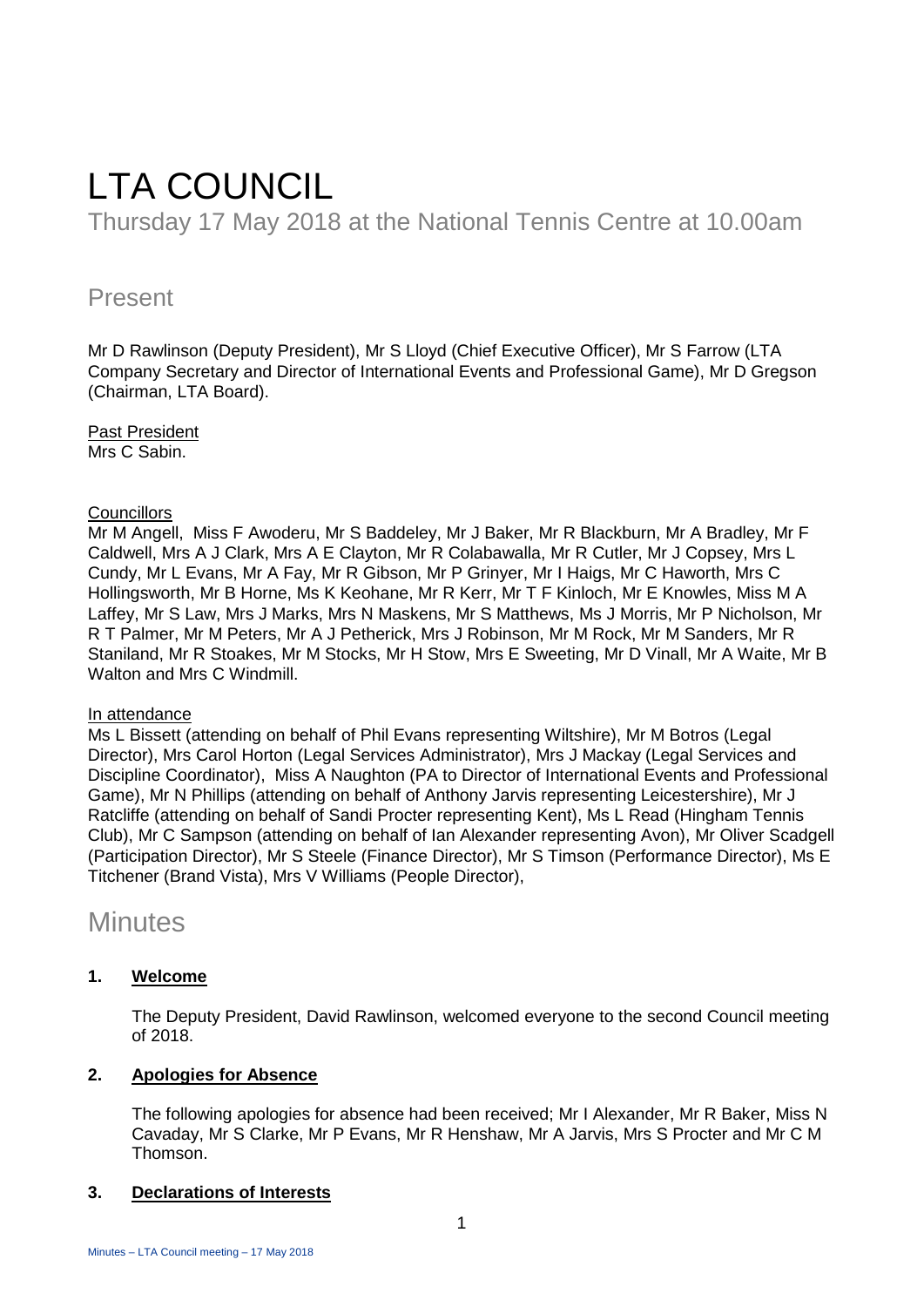Members of Council were asked to declare an interest as necessary if a relevant item was discussed.

## **4. Corporate Governance (1)**

## 4.1 Changes to LTA Rule 36 regarding eligibility for national championships

A paper had been included in the Council pack setting out the changes to LTA Rule 36 regarding eligibility for national championships. Stephen Farrow, Company Secretary, briefly addressed Council on this. There were no questions from Council.

## 4.2 Changes to LTA Rules and Standing Orders regarding Tennis Performance **Committee**

A paper had also been included in the Council pack setting out the changes to the LTA Rules and Standing Orders regarding the Tennis Performance Committee. Stephen Farrow briefly explained this and highlighted that it could mean that the vacant non-executive director position for someone with performance expertise could be filled by someone external, rather than a Councillor. There were no questions from Council.

The Deputy President asked Council to approve the LTA Rule and Standing Order changes reading eligibility for national championships and the Tennis Performance Committee in order to be put to the AGM for vote later this morning. The changes were approved by Council.

## 4.3 Approval of the Nomination of the new Independent Chairman

This item was brought forward from item 14.3 on the agenda. The Deputy President invited Clare Hollingsworth to provide some background information about the nominated Independent Chairman.

There was a lot of interest in the role which made the sub-committee's job challenging when shortlisting and deciding on who to nominate to Council.

Mervyn Davies had been nominated as the new Independent Chairman. Council had been provided with his CV on arrival this morning and Clare Hollingsworth described his background and experience.

The Deputy President asked for Council's approval of the nomination. The nomination was approved.

It was expected that Mervyn Davies would start in September and would possibly attend the next Council meeting in October.

The meeting broke at 10.20 am for the AGM and resumed at 11.20 am.

## **5**. **Minutes of Meeting held on Thursday 22 February 2018**

The minutes of the Council meeting held on 22 February 2018 were approved.

#### **6. Matters Arising**

There were no specific matters arising that were not already covered within the agenda.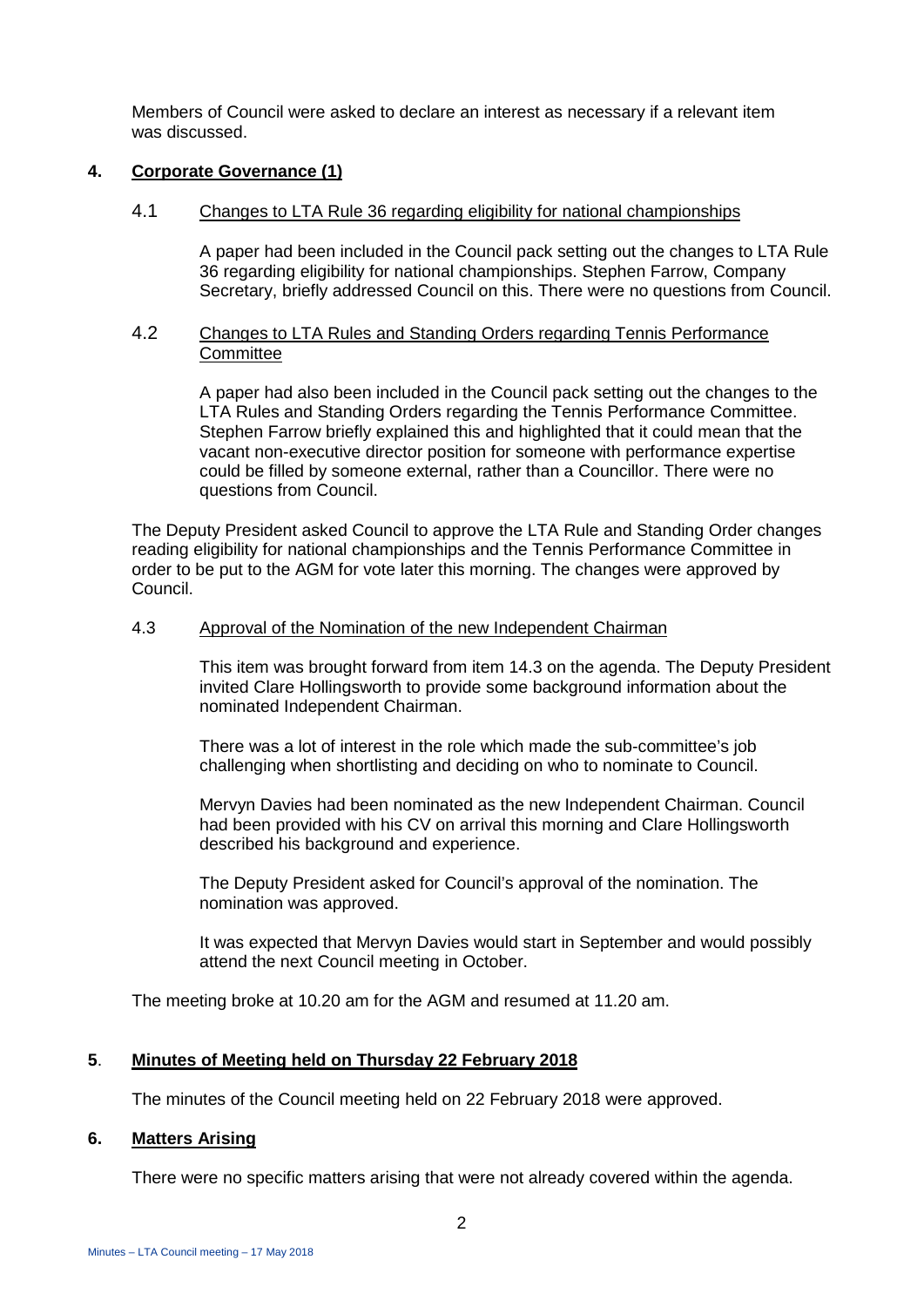## **7. Deputy President's Report**

The Deputy President's Report had been included within the Council pack and was taken as read.

The Deputy President reminded Council that the next Davis Cup tie would be taking place in Glasgow in September and that the U14 County Cup finals were taking place this coming weekend in Nottingham. He also thanked Councillors who had recently provided feedback over the phone regarding the Councillor Contribution Process.

## **8. LTA Chairman's Report**

The LTA Chairman's report had been included in the pack and was taken as read.

David Gregson briefly addressed Council on additional topics. He added that there was a recruitment process in place for a new Chairman of the Audit Committee. He also expressed thanks to Clare Hollingsworth for all of the work she had been doing as well as to Richard Baker for his contributions on the LTA Board over the last nine years.

David Gregson also informed Council of the appointment of Sara Bennison as an independent non-executive director of the LTA.

David Gregson took questions from Councillors.

It was noted that a query regarding why the accounts were not provided in hard copy format in advance of the AGM would be taken away for consideration.

Meena Botros, Legal Director, provided a response to some questions about the General Data Protection Regulation (GDPR) which was coming into effect on 25 May 2018. He explained that a lot of hard work had been done in respect of this. An audit of all of the LTA's information had been carried out and a clear plan was in place based on the recommendations arising from the audit.

Meena Botros added that an email would be sent out from the LTA next week, it wouldn't necessarily be asking all users to opt-in but it would be updating them on how the LTA uses their data.

He also added that Counties would still be able to use Courtside as usual after 25 May but it was an area being looked at. If there were any reductions in the future to the data that was available to Councillors then they would be consulted first. It was also a possibility that the way the data on Courtside was shared would need to be better documented.

In regard to a question about the funds set aside for Transforming British Tennis Together, David Gregson confirmed that the LTA would be meeting its commitment.

Tom Kinloch, on behalf of Council, thanked David Gregson for everything he had done during his time as Chairman. David Gregson said that it had been a privilege and that he was proud to have been part of the LTA.

## **9**. **LTA Chief Executive's Update**

The LTA Chief Executive's update was included in the pack and was taken as read.

Scott Lloyd addressed Council and provided some more details on three areas. These were the revised organisational structure, the newly formed Performance Advisory Group and venue registration.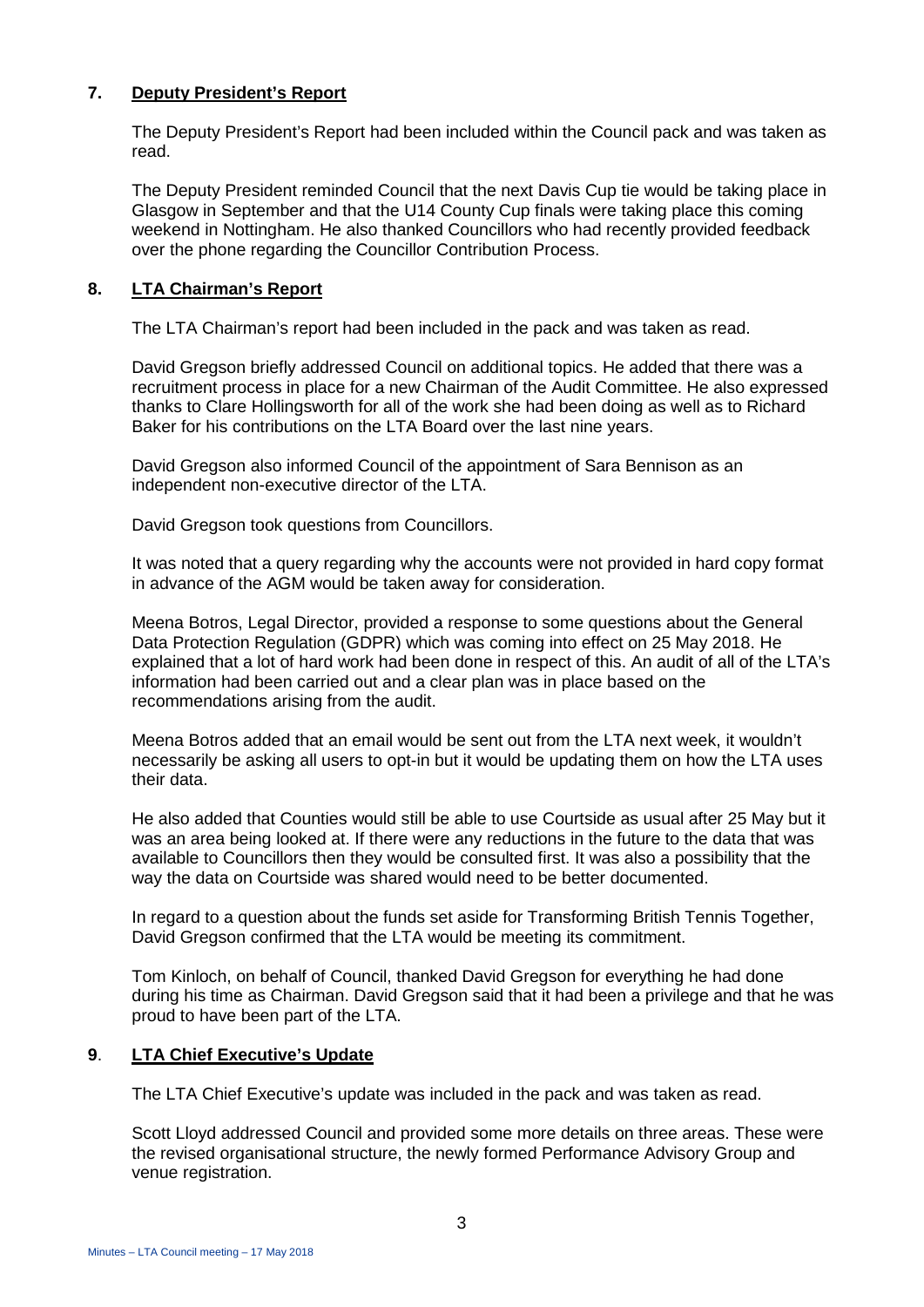Scott Lloyd answered questions from Council regarding an update on the new County website template and a view on if, or how, padel tennis could be incorporated as part of the new strategic review.

## **10. Brand Vista**

Emma Titchener from Brand Vista provided an update to Council on the vision setting for tennis in Britain. She set out that since the last Council meeting discussions had taken place with a range of people including executive team members, Board members, Councillors, coaches, colleagues, casual players, lapsed players and tennis fans. She would be sharing the findings with Council today.

It was found that tennis was competing for people's time with a range of other sports. There were a range of aspects that influenced people when choosing a new sport to participate it including physical, emotional and social motivation.

Focusing on tennis in particular it was explained that it faced further barriers to participation than traditional sports such as; the belief that it is not cheap or accessible and a sense that people do not feel that they 'belong'.

Emma Titchener moved on to the more specific aspect of the project and shared the findings of the vision and territory testing with Council.

Some of the key lessons learnt from the research into developing the vision were for it to be outward looking and inclusive, to address one or more of the key barriers and not to use old fashioned language.

The next stages in the project were to finalise wording and set a vision which would be focused on inclusivity. Also, to set a mission that would be focused on breaking down the identified barriers of taking part in tennis. Objectives would be set around participation, performance and non-player involvement. There would also be six key strategies to follow, these would be; innovation, engagement & collaborations, investment, simplification & cost, visibility and safeguarding.

The vision would be finalised at the next Board meeting on 13 June 2018. It would then be important to align the rest of British Tennis behind that vision.

Scott Lloyd added that although some of the perceptions of tennis and the LTA may have been uncomfortable to hear about it was vital to learn about the market in order to overcome the barriers and progress the sport in Britain.

Scott answered some further questions from Council. He explained that there were not currently any plans for an overall re-brand but it was about the initial focus on setting a vision for British Tennis as a whole and aligning everything else behind that.

The meeting broke for lunch at 1.15 pm and resumed again at 2.00 pm.

#### **11. Hingham Tennis Club**

Lindsey Read from Hingham Tennis Club provided an update to Council on what had been happening at the club in its second year of operation.

There had been a lot of LTA events over the last year including the Quorn Family Cup and Benenden Tennis Festivals as well as a number of club events including children's holiday camps. There was still a full timetable of weekly events with a range of activities from mini tennis to Friday night social tennis for adults. Overall there had been around a 10% drop in membership numbers.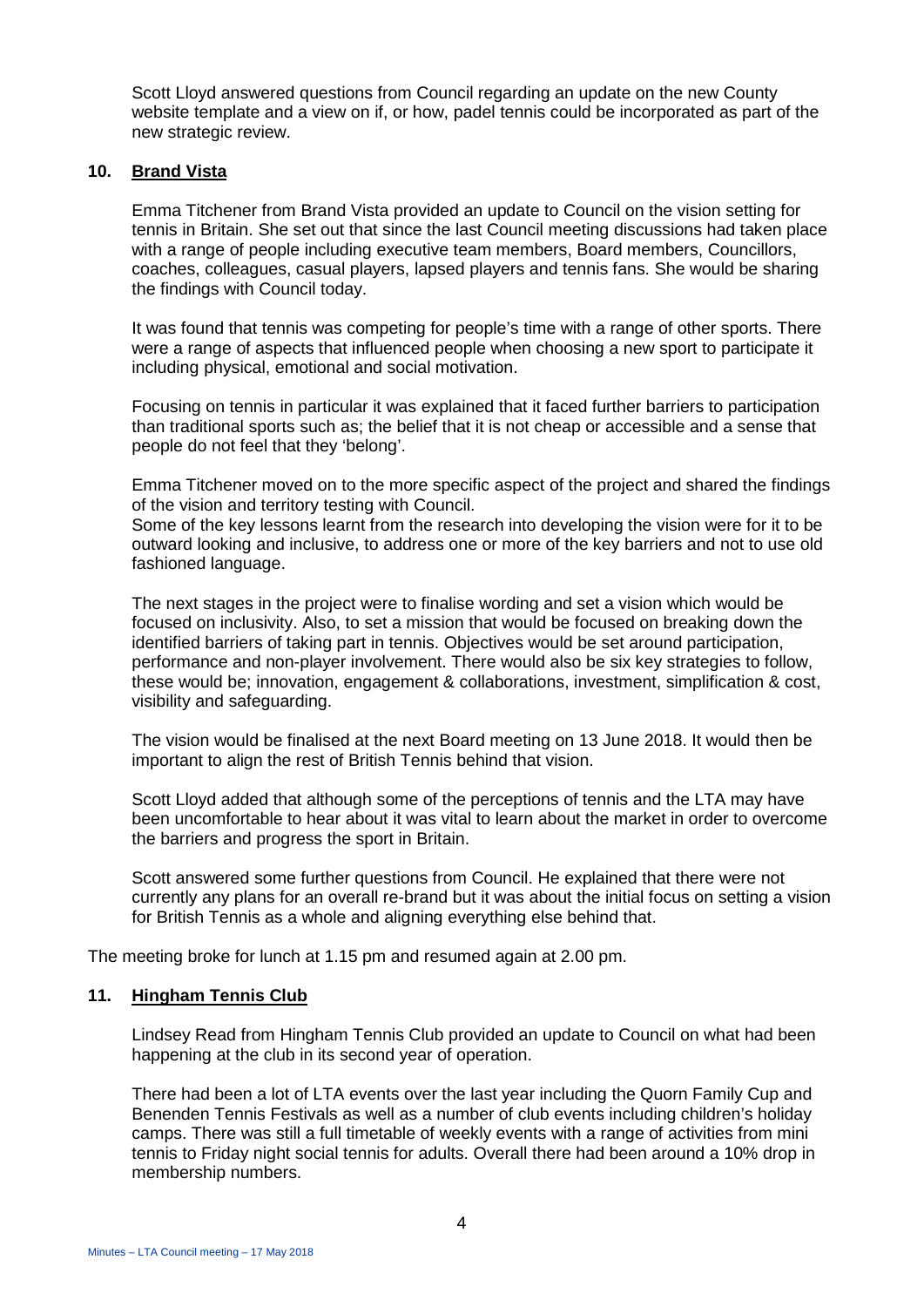Lindsey Read thanked those involved in the British Tennis Awards for the club's award and the day at Wimbledon. She explained that the prize money had been invested in facilities for the club.

Some work had gone into schools and community outreach for example; a coffee morning in aid of the East Anglian Air Ambulance.

One of the main concerns had been how to sustain the momentum of the success the club had in its first year. A lot of work was put into keeping into contact with members through email, Survey Monkey and social media.

The club had also been working on building its workforce by taking on some new coaches and asking for extra help with some tasks to help keep the club sustainable. There were also plans in place to put together a club development plan and a five year business plan.

The Deputy President thanked Lindsey Read for coming along and updating Council.

## **12. Major Events Update**

Stephen Farrow provided an update to Council on the pre-Wimbledon major events.

He explained that the Trophy Series had signed a new sponsor and would now be known as the Fuzion 100 Trophy Series. There had been a 20% increase year on year in ticket sales with a strong player field expected including 7 top 100 players.

The Nature Valley Open Nottingham also had a strong player field with Konta, Vekic and Norrie expected to play. Ticket sales were up 40% year on year. There were plans to improve public facilities with the introduction of the Wimbledon Experience which was in Birmingham last year.

The Nature Valley Classic Birmingham had entries from a range of players including Konta, Kvitova and Muguruza. There was an increase in ticket sales of 47% year on year and Eurosport had been confirmed for domestic coverage. Other highlights included a charity day on the Monday of the event and a She Rallies ambassador day with Judy Murray on the Friday of the event.

The Fever-Tree Championships would see its strongest player field yet with 17 top 30 players and 6 top 10 players including Nadal and Del Potro. There was a new charity partnership this year with Great Ormond Street Hospital and there would be a wheelchair tennis event taking place. Coverage of the whole tournament would be broadcast on BBC and Amazon Prime.

The Nature Valley International Eastboure also had a very strong player field with entries from Halep, Wozniacki and Edmund. Ticket sales has increased 58% year on year with hundreds of extra seats being installed on Centre Court, Court 2 and Court 3. Other highlights included a charity day and a She Rallies ambassador day.

#### **13**. **Performance Update**

Simon Timson, Performance Director, provided an update to Council.

He updated Council on performance investment in relation to National Academies and Player Development Centres.

The Deputy President thanked Simon Timson.